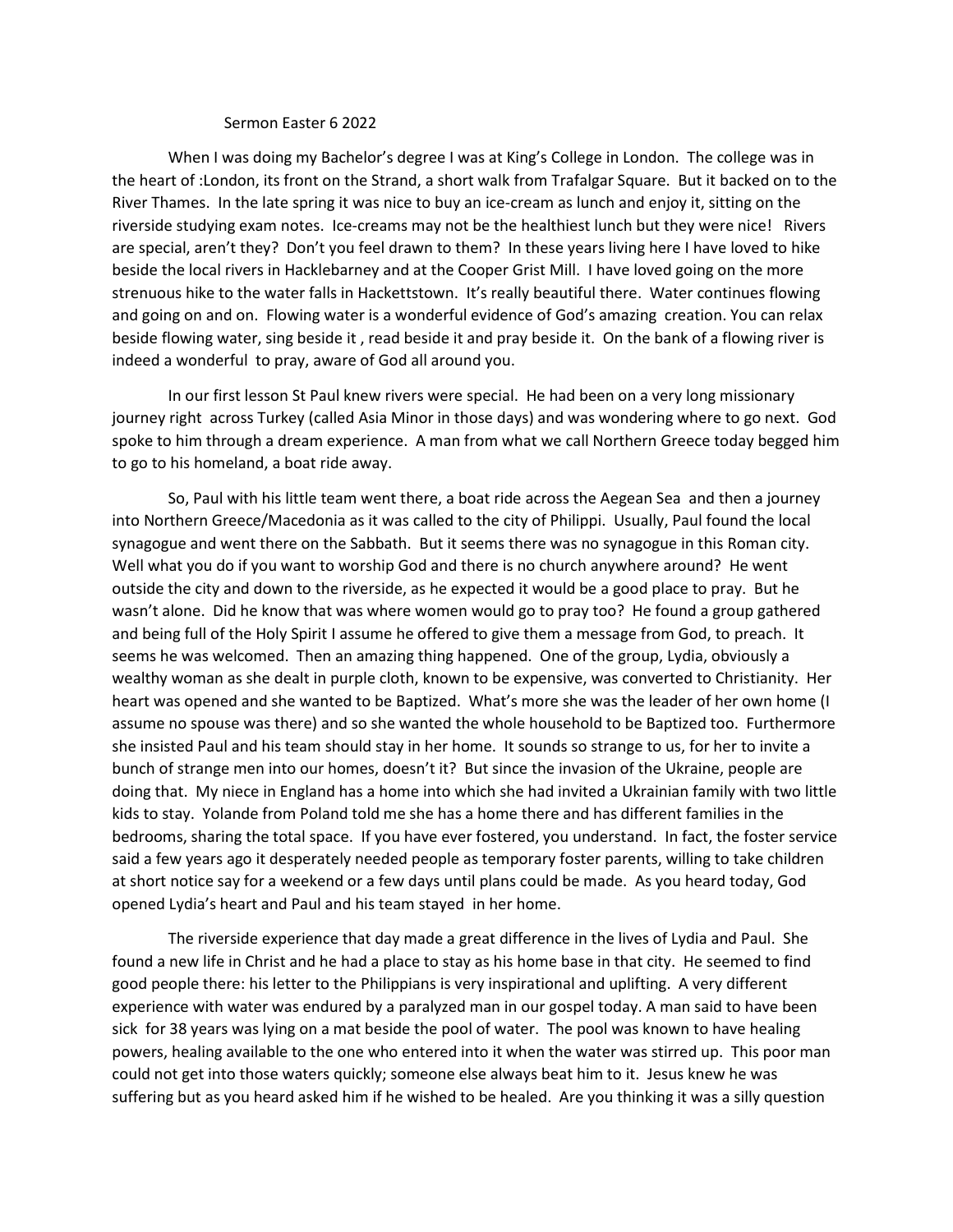because for sure he wanted to be healed? But the man did not know any other way of life other than sitting beside the pool. Once healed he would need to work and spend his life in a very different way. Jesus wanted the man to make his own decision. Do you feel God is sometimes calling you to do something or be something and you are not sure because it would change your life. Years ago I remember discussing Jesus and the Bible with someone and she said that following Jesus was a good thing to do but not something she would want to give her whole life to doing. I remember saying, "That is where we are different." As the Gospel told us, Jesus healed this man ,and he was able to stand up and roll up his mat and walk away. But the last verse of this reading let's us realize this was not the end of the story because it was a Sabbath Day; Jesus was about to be highly criticized by the religious leaders for "working" on the Sabbath. But that's for another day. The man was healed and he left the poolside, his home base for so many years.

Healing, God's healing love is really needed in our nation today. We are reeling with the two mass shootings last weekend. Ten black people singled out and shot in Buffalo and ten people killed in Chicago. It is so sickening to hear such news. Rivers of blood are not the sort of rivers God intended for us to experience. Gun violence and gun laws are political questions, you have your own thoughts of what we can do about mass shootings, but I do not think we have a good solution in our nation yet as mass shootings occur so frequently. We are all horrified but more than our thoughts and prayers are needed to prevent them occurring

Rivers can be dangerous too, when they swell they flood and people caught in the swelling waters can drown. They are not always life giving. Recent pictures of India show whole areas flooded by swollen rivers. One of the world's largest rivers, the Brahmaputra, which flows into India and neighboring Bangladesh from Tibet, burst its banks in Assam over the past three days, inundating more than 1,900 villages. The report said 10 people are dead and 700,000 people adversely affected.

 One more type of river is described today. Our reading from the book of Revelation, the vision John received from God incudes a river. John wrote that the angel of God showed him the " river of the water of life." This river was as bright as crystal and flowed from God's throne through the new city of God. The tree of life was on either side of the river, producing fruit each month and its leaves were for the healing of the nations. What a beautiful vision. I am sure you want to think of John seeing that and feeling God was showing him what was to come. It did not say how those leaves wee to be used, how their healing power was to be distributed. But as a vision of heaven, it sounded beautiful. With the world so challenged, the climate is almost out of control reminding us our planet earth will not be a good place to live for future generations, there are nations waging war, and civil war in many places. Hunger and starvation are rampant in the world; covid is again getting out of control here and in much of the world. We are no longer a world which is the good place God created it to be. Yes, we need healing, and we need to offer healing in all the ways we can. That river of the water of life is for each of you. It offers water for healing, water to share, good water.

In a few minutes I will be Baptizing Izzy in water, warm water too. This is holy water for cleansing of the heart, water as a gift from God like the river of the water of life. Jesus offered living water to a foreign woman who was overjoyed to be offer it (John: 4.) Jesus himself was Baptized. He entered the River Jordan with John the Baptist. He experienced the voice of God speaking to him as he rose from the water. The voice proclaimed, "This is my son, the beloved, in whom I am well pleased." The water of Jesus' Baptism was living water, the river flowing from its rising. I will bless the water in